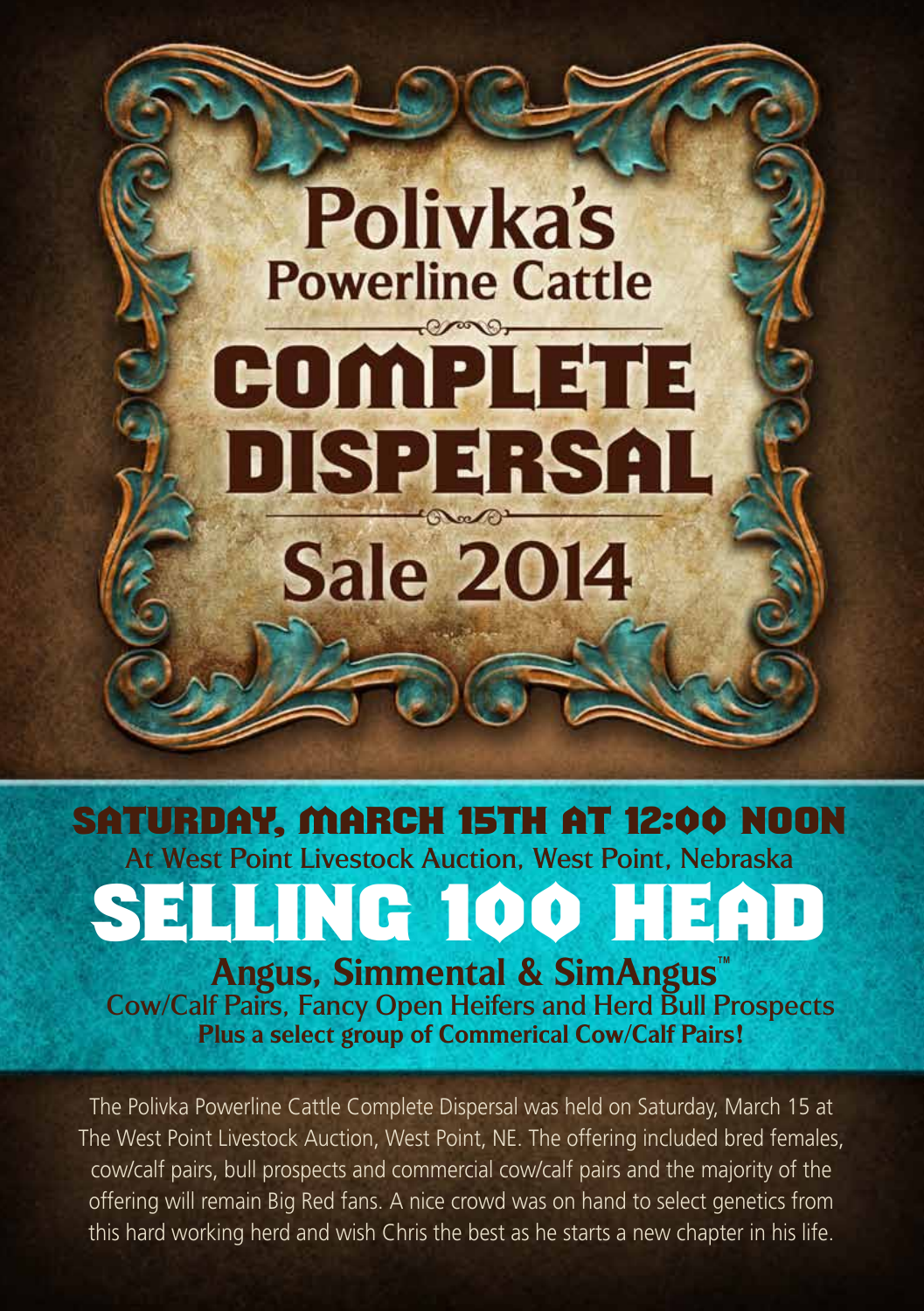#### 2014 Sale Report  $-0$  por  $0$





# **DX Xciting 816X 103**

SSS-SCF Autobahn 020G x DX Toledo 816T130 – Simmental Female Bred to Jindra Universal Buyer: Dixon Farms Inc., Atwood, KS

#### **\$4,200**





## **HP Forever Lady 10**

Perry Power Design 715 x HP Forever Lasy 178 HAF – Angus Female Bred to Jindra Universal Buyer: Witlse Angus Cattle, Lyons, NE

**\$3,700**





# **PPL Royal Lady 89Y**

Hook's Watchman 13W x Heywood Royal K342 – SimAngus Female Mohnen Hulk Y2151 bull calf at side Buyer: Chad Ruda, Fremont, NE

**\$3,500**





#### **Burgmans Everelda Entense 0106**

Woodhill Foresight x Circle A Entense 1484 – Angus Female Bred to G V Magneto 621 Buyer: David & Jane Burgman, Leonardville, KS

### **\$3,400**







**LOT** 1

# **JS Stakes R High 26Y**

WAGR Driver 706T x Triple C Burning Power L3 – Simmental Female Bred to PPL Rockin Z92 Buyer: Chad Ruda, Fremont, NE

### **\$3,300**



SydGen Mandate 6079 x Burgmans Everelda Entense 0106 – Angus Female CC&7 bull calf at side Buyer: David Macholan, Linwood, NE



#### Polivka's Powerline Cattle Complete Dispersal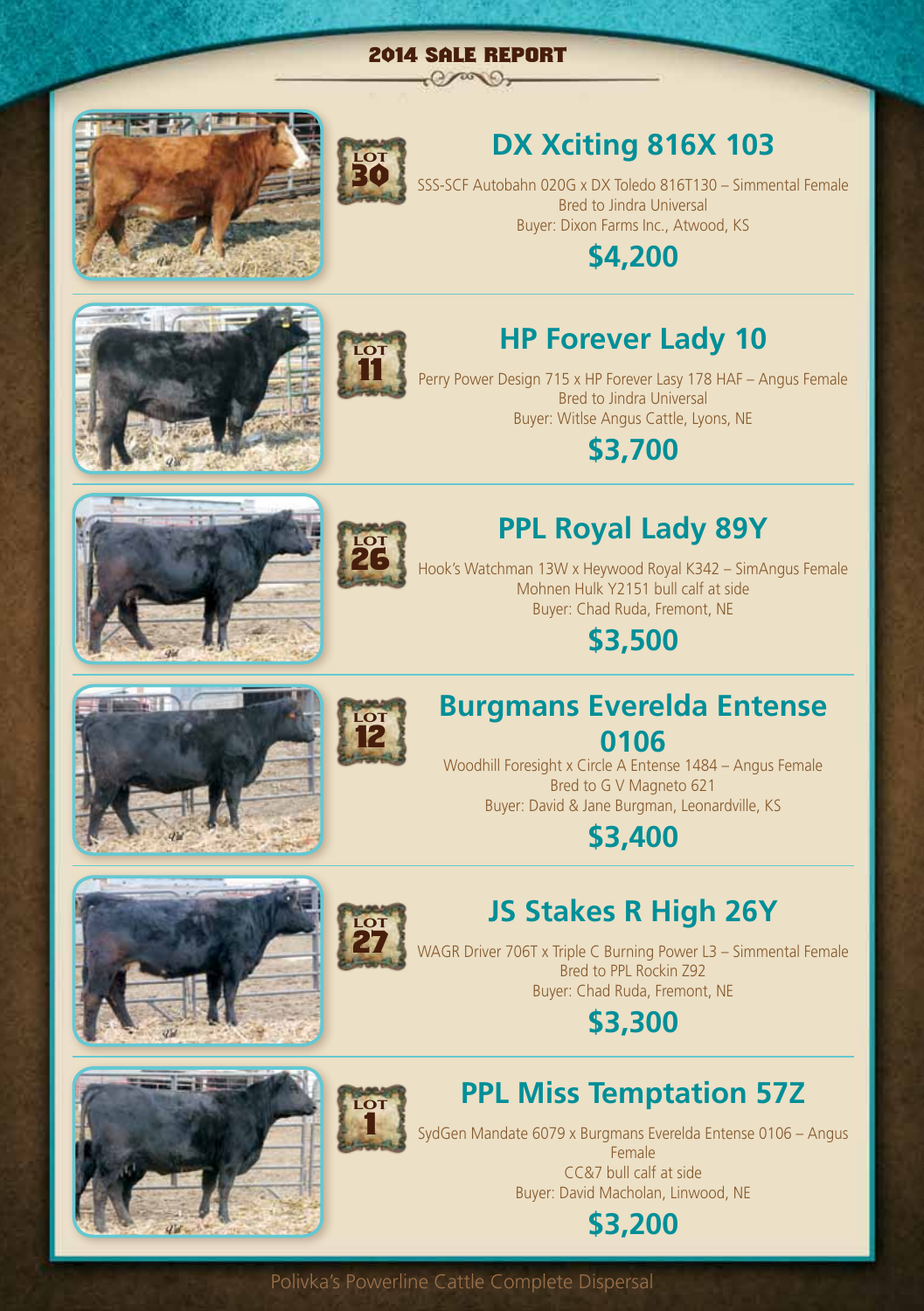#### 2014 Sale Report  $-0$  /  $0$   $-$



S A V Net Worth 4200



**LOT** 3

**LOT** 16

## **HP Rachel 470**

S S Objective T510 0T26 x HP Rachel 16 HAF – Angus Female Bred to Jindra Universal Buyer: Taylor Harms, Dodge, NE

**\$3,200**

## **PPL Barbara NW 488Z**

S A V Net Worth 4200 x T K Barbara S487 – Angus Female KCF Bennett Total bull calf at side Buyer: Taylor & Taylor Cattle Company, Hasting, NE

**\$3,100**



TC Advantage 622 x TC Pride 6116 – Angus Female Bred to Jindra Universal Buyer: Circle F Farms, Prague, NE

**\$3,100**





## **AS Miss Macho 05U**

3C Macho M450 BZ x Miss Kiss Of Gold – Simmental Female Jindra Universal bull calf at side Buyer: Dixon Farms Inc., Atwood, KS

### **\$3,100**







## **PPL Polivkas Lady 53Y**

T L T W664 x Sedgwicks Heatherbloom T936 – Angus Female STF Lookout Z441 heifer calf at side Buyer: Schmidt Show Pigs, Strang, NE

#### **\$3,000**



## **SS Frosty Z 16**

SVF Steel Force S701 x SVF Sheza Star S804B – Simmental Female SydGen Mandate 6079 bull calf at side Buyer: Dixon Farms Inc., Atwood, KS

# **\$3,000**

Polivka's Powerline Cattle Complete Dispersal